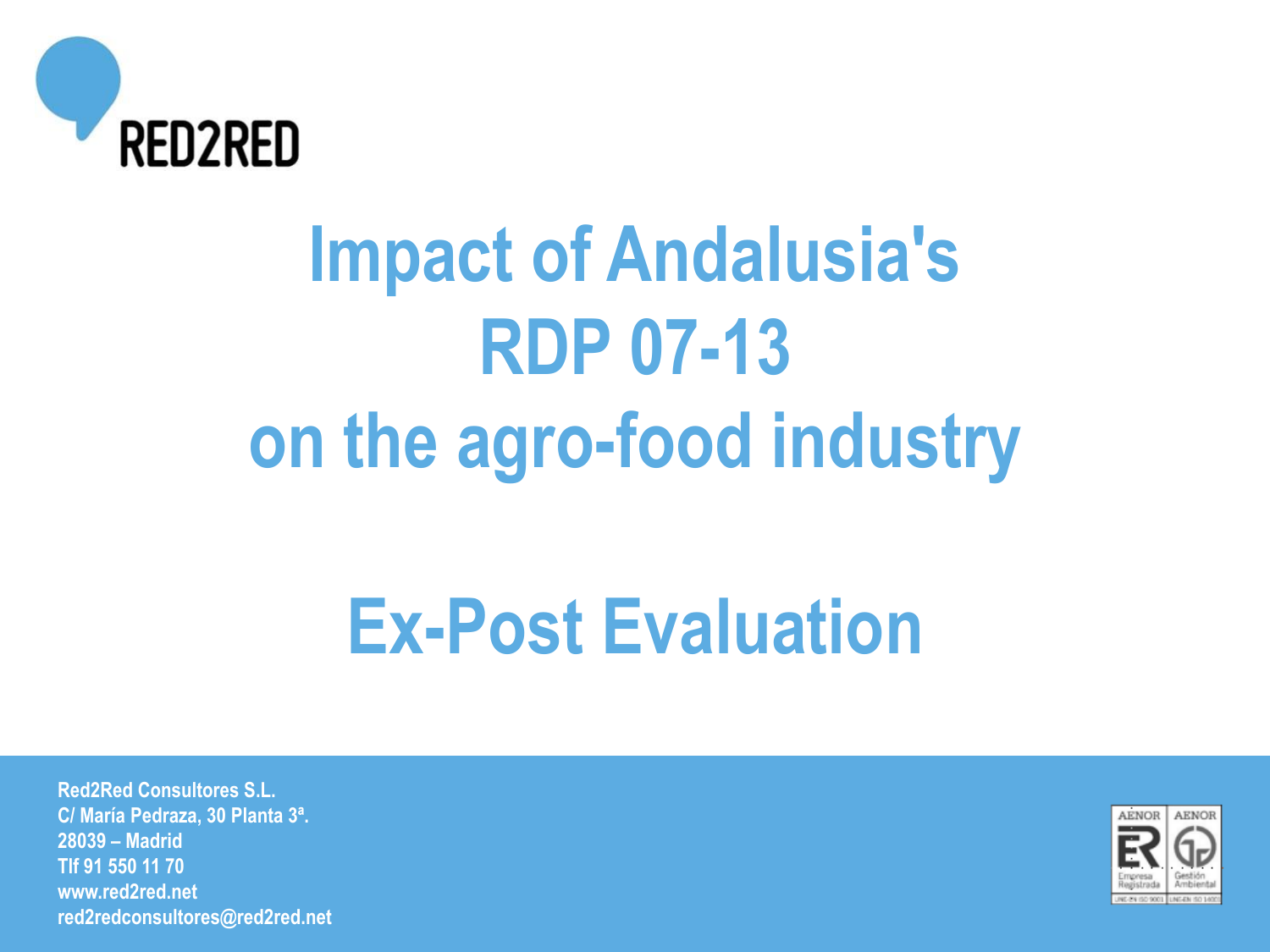### **Background / Context**

- **Evaluation Ex-Post**, RDP 07-13 of Andalusia.
- **Commission recommendation**:

improve data collection on outcome and impact indicators + use of counterfactual analysis, in line with the requirements of the ESFM

- **Why focus on the impact of the measure** that deals with "**Adding value to agricultural and forestry products" in the agri-food industry ?** 

Choice of PSM-DiD methodology, recommended by the European Commission

One of the **most heavily funded**  measures in the programme

Measure **particularly affected by the 2008 economic crisis** and the difficulties in financing major projects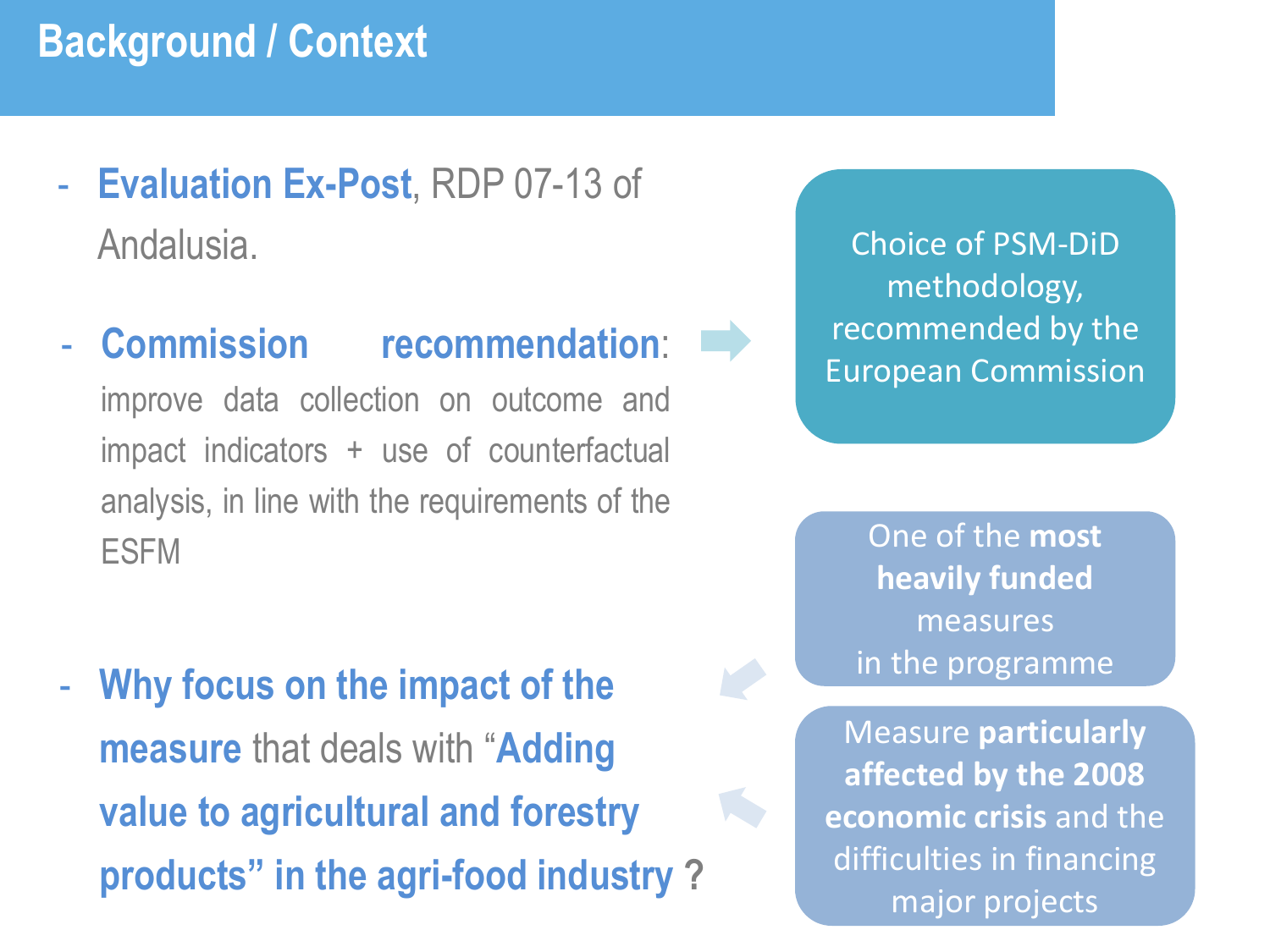## **Data source: SABI**

### **Beneficiaries** of the measure

- ✓ Micro, small and medium sized agro-food companies.
- $\checkmark$  Big companies with requirements: < 750 employees or turnover < €200 million.

## **SABI TOP 200,000** database

 $\checkmark$  Information on the 200,000 largest companies in Spain and Portugal.

**the analyse <sup>410</sup> 7,88% <sup>93</sup> 11,26%**

| 4<br><b>Elimination of</b><br>companies that did<br>not meet minimum<br>information<br>availability<br>requirements |  |  |
|---------------------------------------------------------------------------------------------------------------------|--|--|
|                                                                                                                     |  |  |
| 100%                                                                                                                |  |  |
| 26,03%                                                                                                              |  |  |
| <b>Beneficiaries</b>                                                                                                |  |  |

**Available in SABI for**

26% of the beneficiary companies.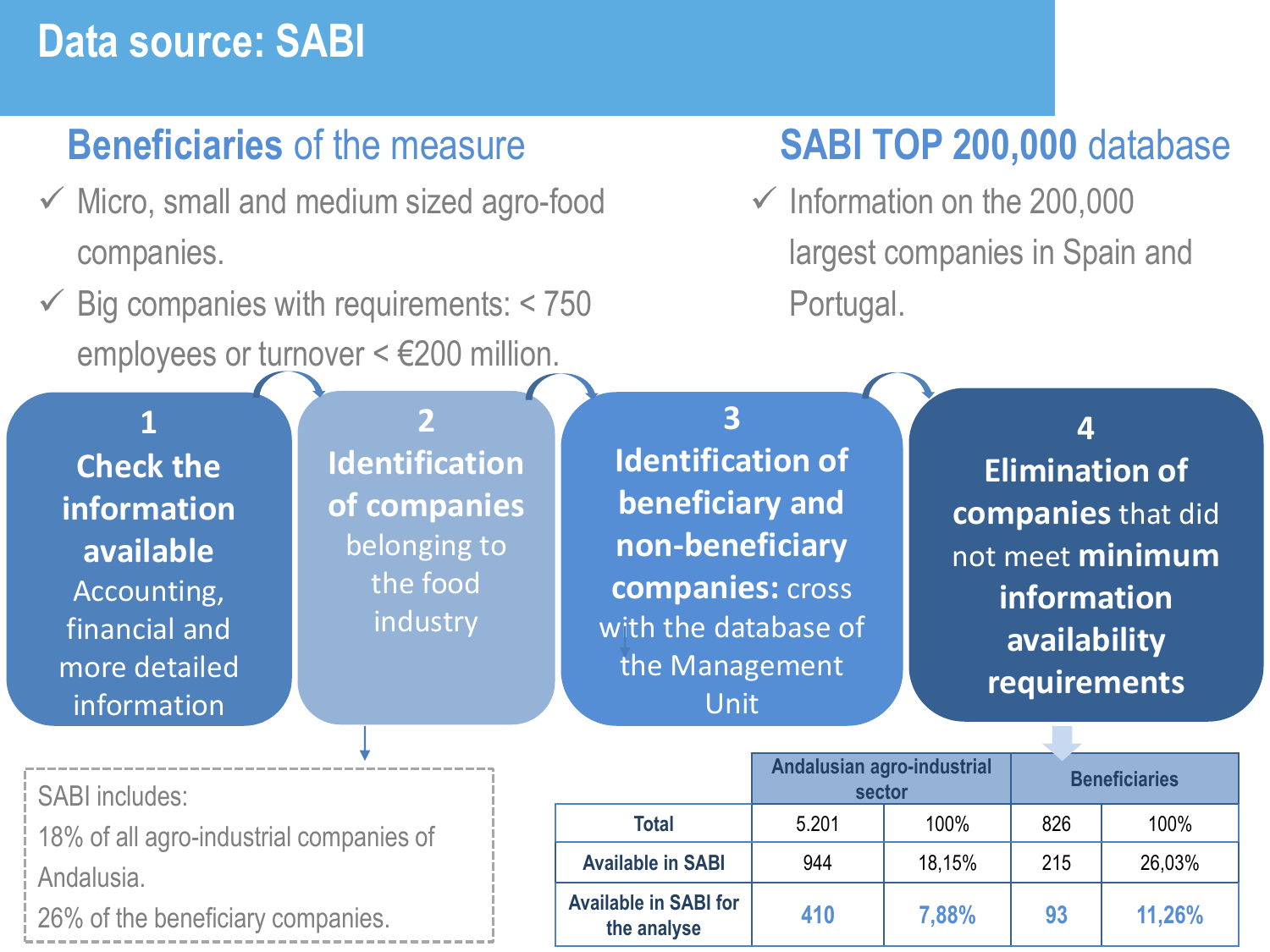## **3 Socio-economic impact**

**indicators, according to European** Commission guidelines:

**1) Economic growth:** Net change in Gross Value Added expressed in Purchasing Power Standards

**2) Job creation**: Additional net (fulltime equivalent) employment created

**3) Labour productivity**: Change in GVA per EDP (GVA/EDP)

## **Information available from SABI**

- $\checkmark$  Value added (VA) per company and year, in thousands of euros: a measure of economic growth
- $\checkmark$  Number of workers employed by each company and year: measure of job creation.

We can deduce, in a very simple way, the third impact indicator:

✓Value added per employee (VA/number of employees), in thousands of euros: measure of labour productivity.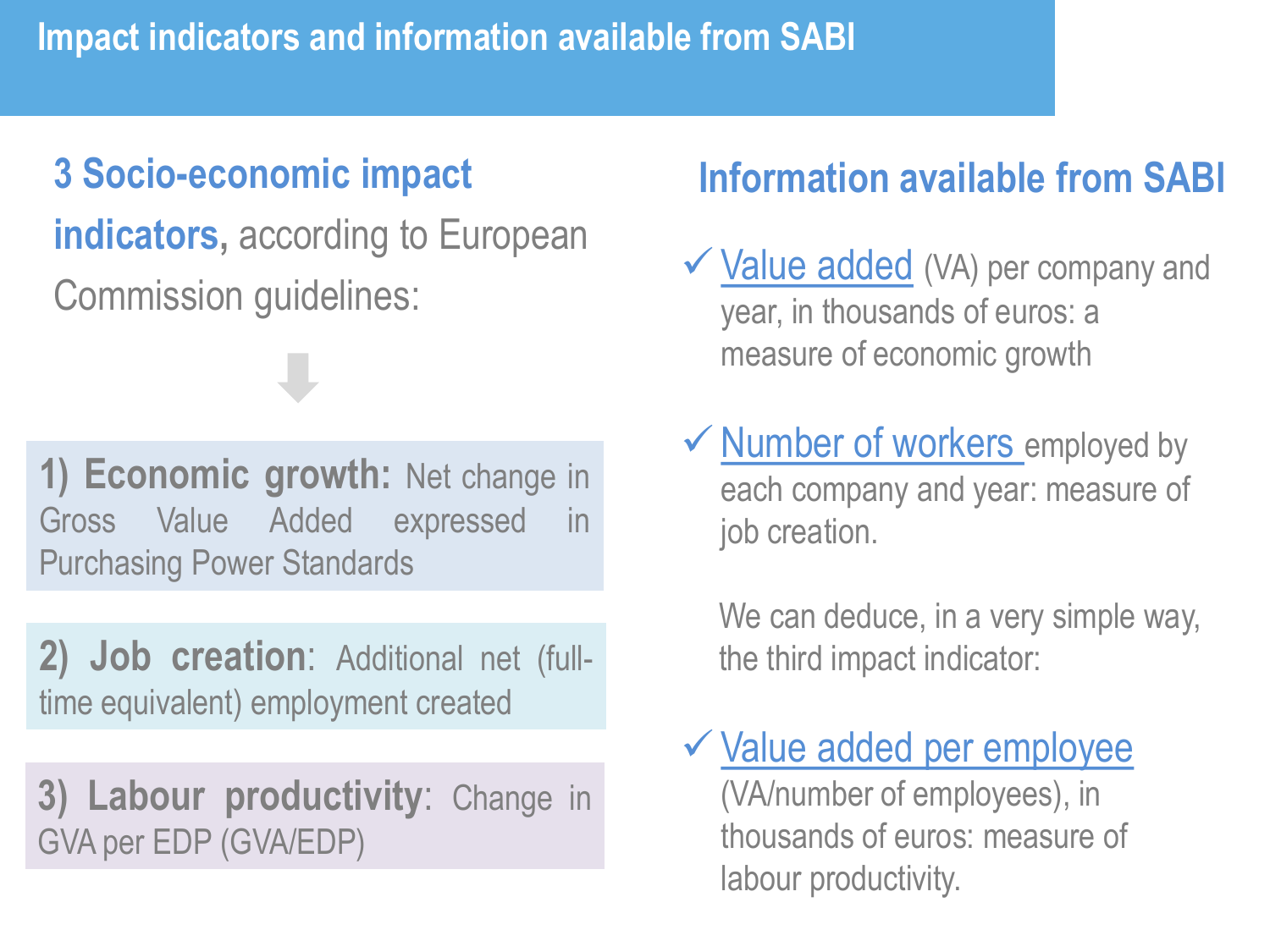## **Statistical baseline differences between beneficiary and non-beneficiary enterprises**

#### ❖ **Differences in the starting point:**

- Seniority of the company (benef >)
- Initial added value (benef <)
- Number of employees (benef <)
- Initial productivity (benef >)
- Legal form, foreign activity, main economic activity, location.

#### ❖ **Different evolution:**

Positive evolution of value added and employment for beneficiary companies (negative for non-beneficiaries and the whole sample)



**Evolution of the average number of employees**

It **can't be concluded** that these divergent developments have occurred as a direct consequence of the programme.

Try to **isolate the effects of the Measure** "Adding value to agricultural and forestry products"

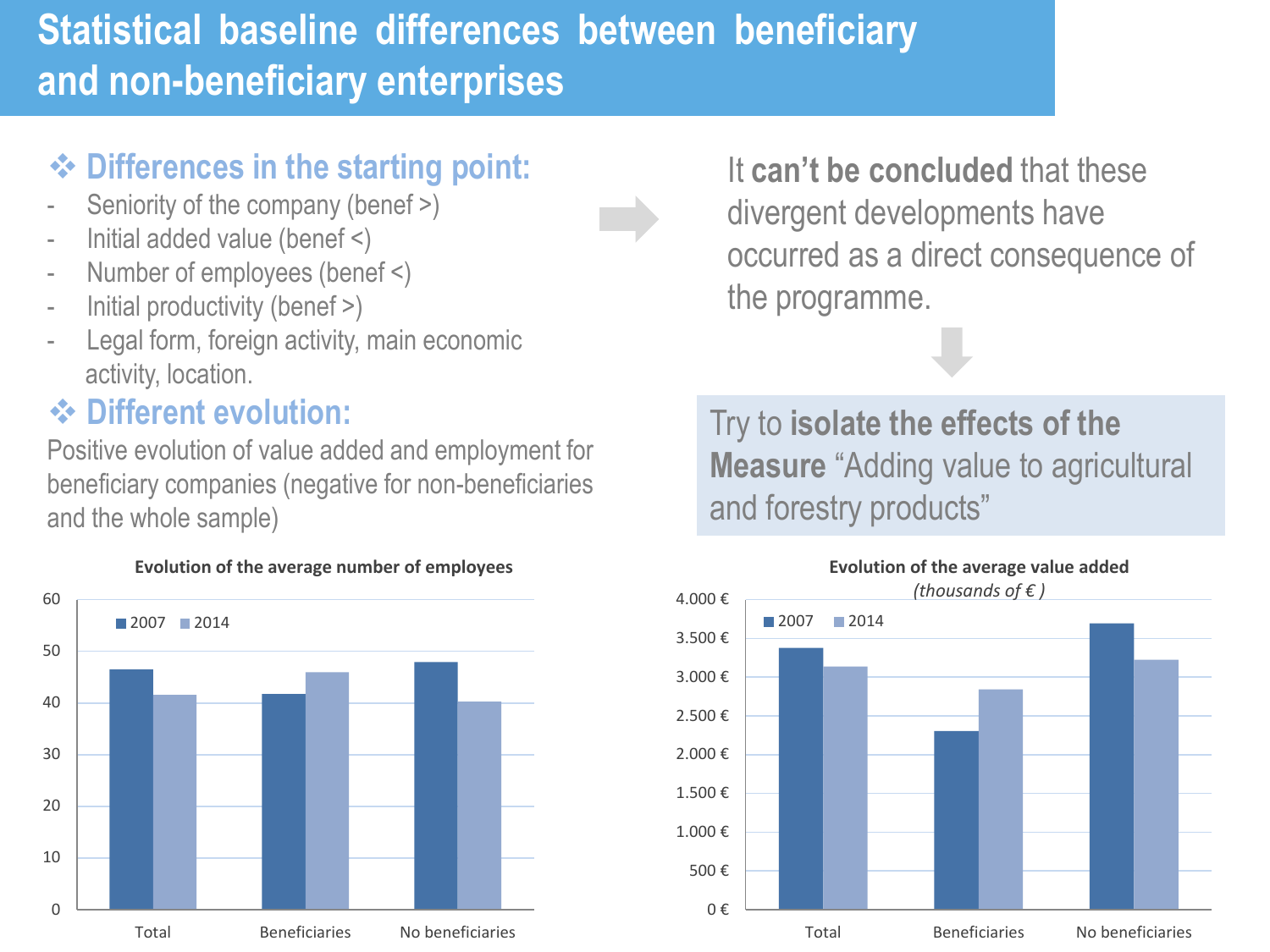## **Application of the PSM-DiD approach**

❖ **Objective of the PSM-DiD approach**

❖ **Application to the expost evaluation of the impact of Measure "Adding value to agricultural and forestry products"**

To compare the results of beneficiaries and non-beneficiaries between two time periods**, isolating the effects of the programme from the effects of other external factors common to both groups**, building a control group statistically equivalent to the treatment group.

- 1. Selection of relevant observed variables and estimation of propensity score
- 2. Matching of companies that are beneficiaries and nonbeneficiaries, i.e. definition of treatment and control groups.
- 3. Calculation of the impact (average values) on the treatment group before and after the implementation of the programme.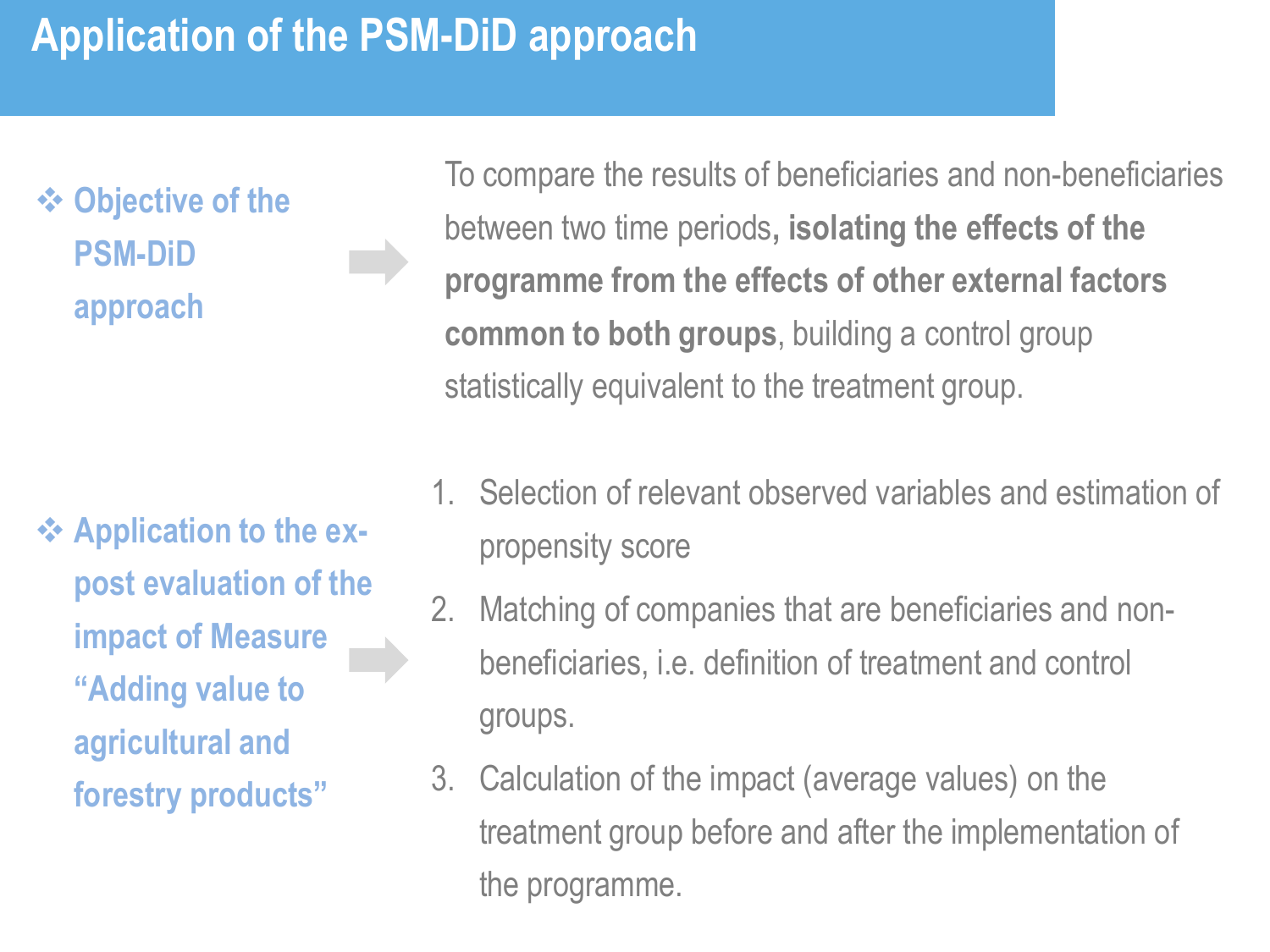## **PSM-DiD. Selection of the variables of interest and matching**

The *propensity score* was based on a set of variables observed by a probit model. The vector of covariates has been selected through an iterative process.

*Matching*: with the Kernel matching algorithm.

*Balancing test*: check that the differences observed between the treatment and control groups have been eliminated after matching.

| Set of variables |                            |                    | Pre-matching  |               |              |            |  |
|------------------|----------------------------|--------------------|---------------|---------------|--------------|------------|--|
|                  |                            |                    | Media $T = 1$ | Media $T = 0$ | <b>Sesgo</b> | P-valor    |  |
|                  | Seniority                  |                    | 27,72         | 26,14         | 9,9%         | 0,193      |  |
|                  | <b>Initial Added Value</b> |                    | 2.304,70      | 3.693,70      | $-7,6%$      | 0,462      |  |
|                  | Initial Nº employees       |                    | 41,75         | 47,91         | $-4,3%$      | 0,667      |  |
|                  | Initial productivity       |                    | 54,24         | 47,87         | 14,5%        | $0,095*$   |  |
|                  | Legal form                 |                    | 3,13          | 3,37          | $-23,8%$     | $0,003**$  |  |
|                  | Foreign activity           |                    | 2,48          | 2,96          | $-37,8%$     | $0,000***$ |  |
|                  | Economic activity          |                    | 9,84          | 12,57         | $-35,0%$     | $0,000***$ |  |
|                  | Province                   |                    | 4,65          | 5,37          | $-32,1%$     | $0,000***$ |  |
|                  |                            |                    |               | Post-matching |              |            |  |
|                  |                            |                    | Media $T = 1$ | Media $T = 0$ | <b>Sesgo</b> | P-valor    |  |
|                  | Seniority                  |                    | 27,72         | 27,63         | 0,5%         | 0,958      |  |
|                  | <b>Initial Added Value</b> | <b>Differences</b> | 2.304,70      | 2.041,20      | 1,4%         | 0,723      |  |
|                  | Initial Nº employees       | between            |               |               | 2,6%         | 0,709      |  |
|                  | Initial productivity       | treatment and      | 54,24         | 54,03'        | 0,5%         | 0,965      |  |
|                  | Legal form                 | control            | 3,13          | 3,15          | $-0,9%$      | 0,937      |  |
|                  | Foreign activity           | groups             | 2,48          | 2,51          | $-2,8%$      | 0,796      |  |
|                  | Economic activity          | eliminated         | 9,84          | 9,90          | $-0,7%$      | 0,946      |  |

*Source: Own elaboration based on data from SABI Top 200.000.* 

*Notes: \*Statistically significant impact estimate at 10%; \*\*Statistically significant impact estimate at 5%; \*\*\*Statistically significant impact estimate at 1%.*

Province 2008 2,65 4,66 4,66 4,66 5 0,975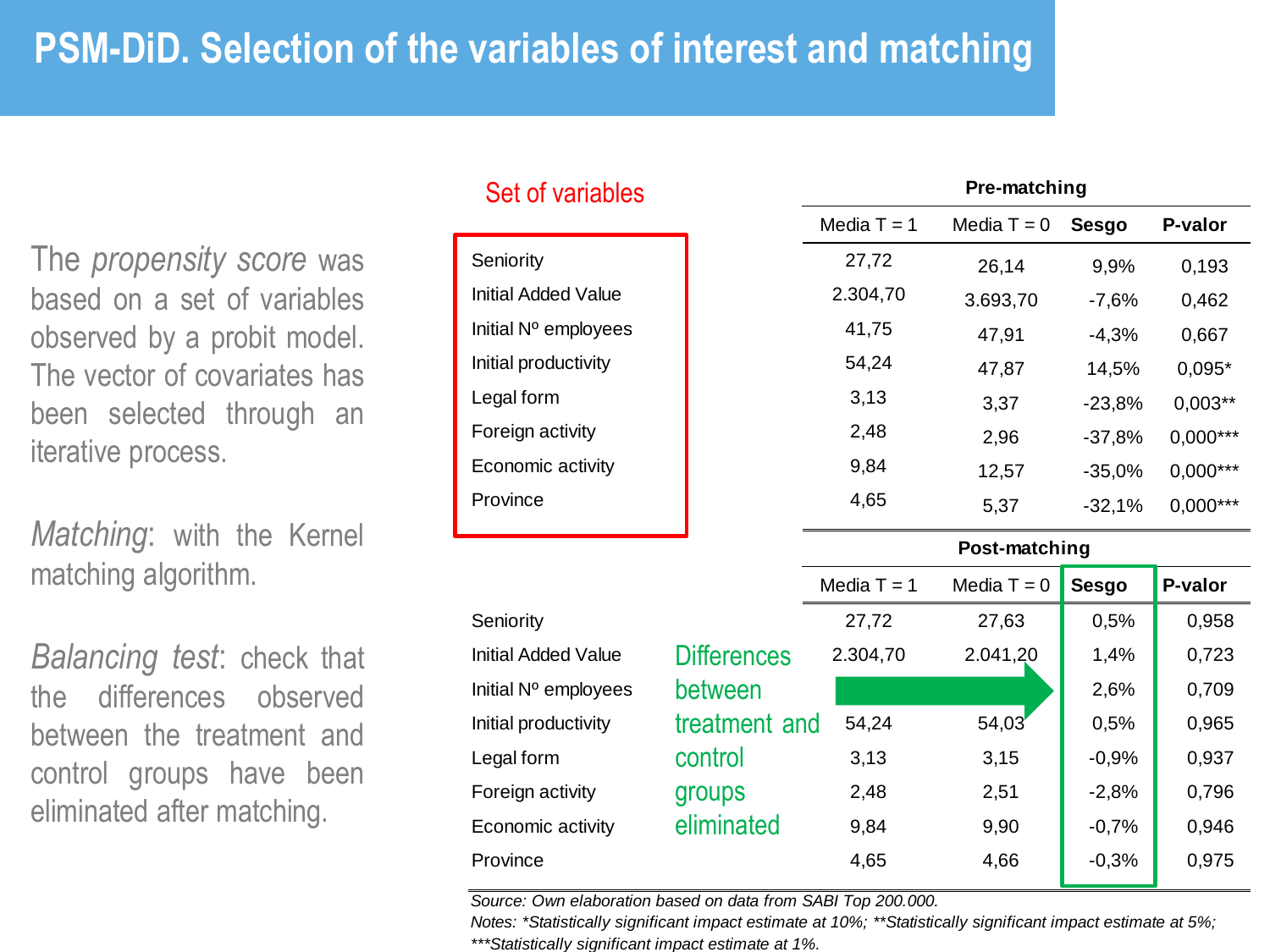## **PSM-DiD. Estimation of the socioeconomic impact of "Adding value to agricultural and forestry products"**

|                      | Obs. |          | <b>PSM-DiD</b> |                           |                |
|----------------------|------|----------|----------------|---------------------------|----------------|
|                      |      | 2007     | 2014           | <b>Change</b>             | %              |
| <b>Beneficiaries</b> | 186  | 2.304,68 | 2.843,96       | 539,28                    | 23,40%         |
| No beneficiaries     | 604  | 2.041,17 | 1.786,00       | $-255,17$                 | $-12,50\%$     |
| <b>Change</b>        |      | 263,51   | 1.057,96       | 794,45                    | 35,90%         |
|                      |      |          |                | $(262, 73)$ <sup>**</sup> |                |
| <b>Beneficiaries</b> | 186  | 41,75    | 45,97          | 4,22                      | 9,18%          |
| No beneficiaries     | 604  | 37,95    | 33,30          | $-4,65$                   | $-13,96%$      |
| <b>Change</b>        |      | 3,80     | 12,67          | 8,87                      | 23,14%         |
|                      |      |          |                | (7,98)                    |                |
| <b>Beneficiaries</b> | 186  | 54,24    | 69,33          | 15,09                     | 21,77%         |
| No beneficiaries     | 604  | 54,03    | 51,99          | $-2,04$                   | <u>-3 92% </u> |
| Change               |      | 0,21     | 17,34          | 17,13                     | 25,69%         |
|                      |      |          |                | (10, 94)                  |                |

The results indicate a **positive net impact** of the measure on the beneficiary agri-food companies.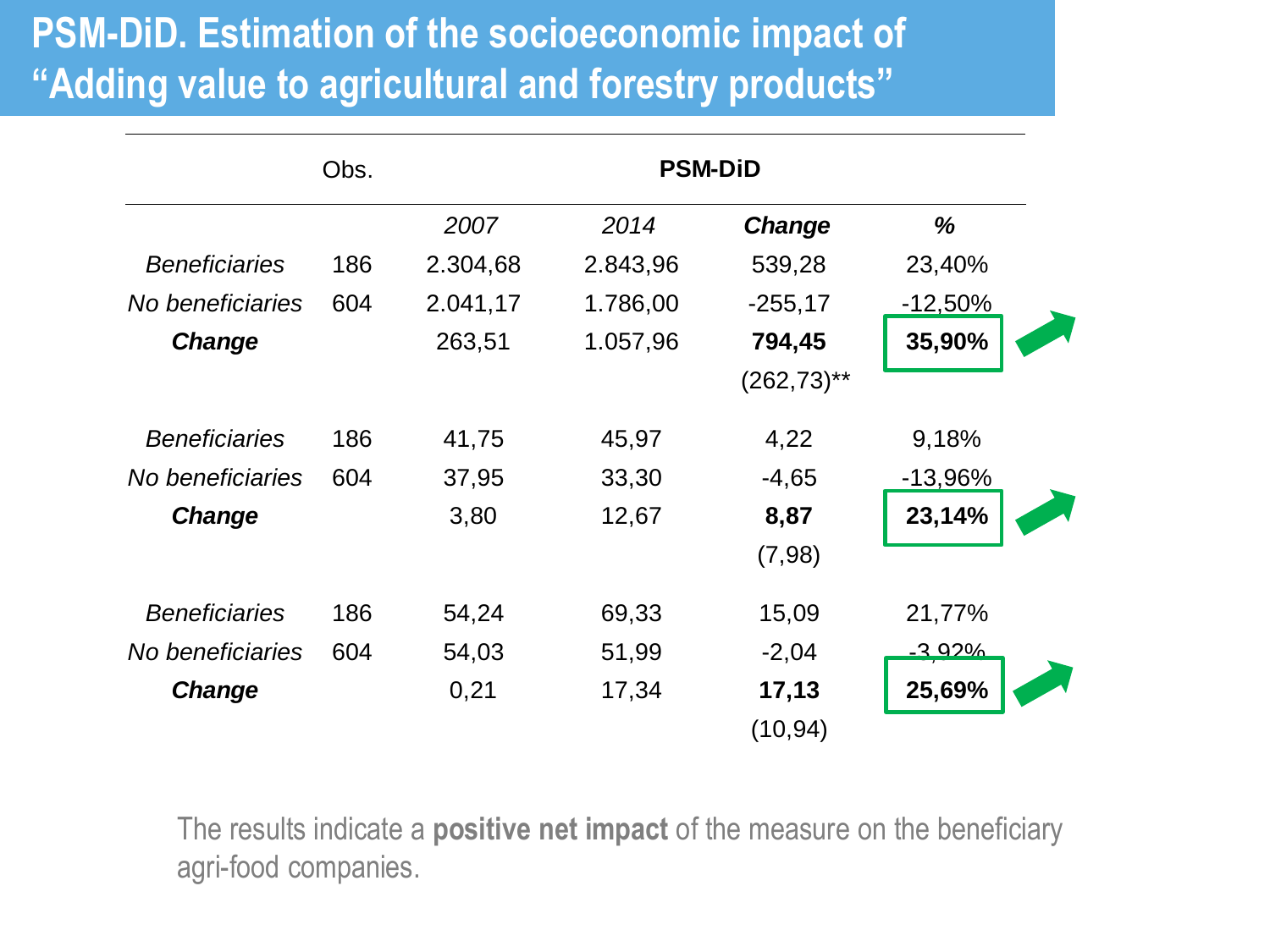## **Contribution of the measure "Adding value to agricultural and forestry products" to the growth of the agro-industrial sector**

To extrapolate the analysis to the total of the regional agro-industrial sector

Positive results on the three socio-economic impact indicators analysed

t1 t2 Y1 Y2 Y3 Before After Positive effect of the intervention

Necessity to take into account the data on the evolution of the food industry (in terms of: number of companies, GVA, employment, labour productivity).

- $\checkmark$  Value added destruction has been 6% less than it would have been without this aid
- $\checkmark$  Job destruction has been almost 4% less
- $\checkmark$  In terms of productivity improvement, approximately 5% was due to the RDP.

The real effect of the Plan is not directly observable!

> The analysis allows to overcome one of the impact evaluation challenges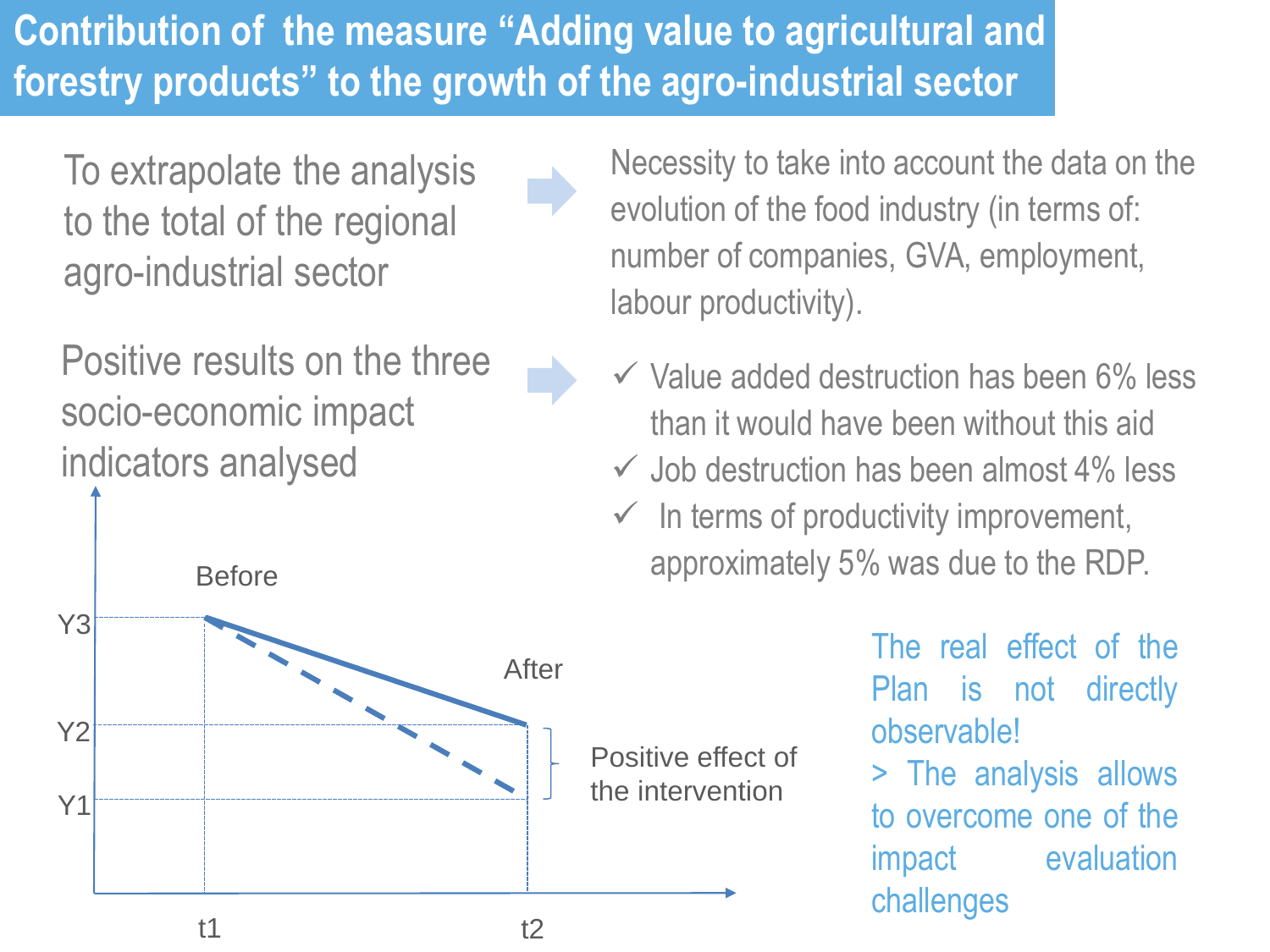## **Qualitative analysis**

**❖ The PSM-DiD analysis** was complemented with **qualitative analysis**

- Interviews with the programme authorities (Managing Authority, Paying Agency, etc.) - Interviews with people identified by the RDP management units (including: DG Sustainable Development of the Rural Environment (LEADER), DG Industry and Agri-food Quality)

- Interviews with other internal and external agents of the programme
- Focus Groups with LAGs.
- Telephone survey of RDP beneficiaries.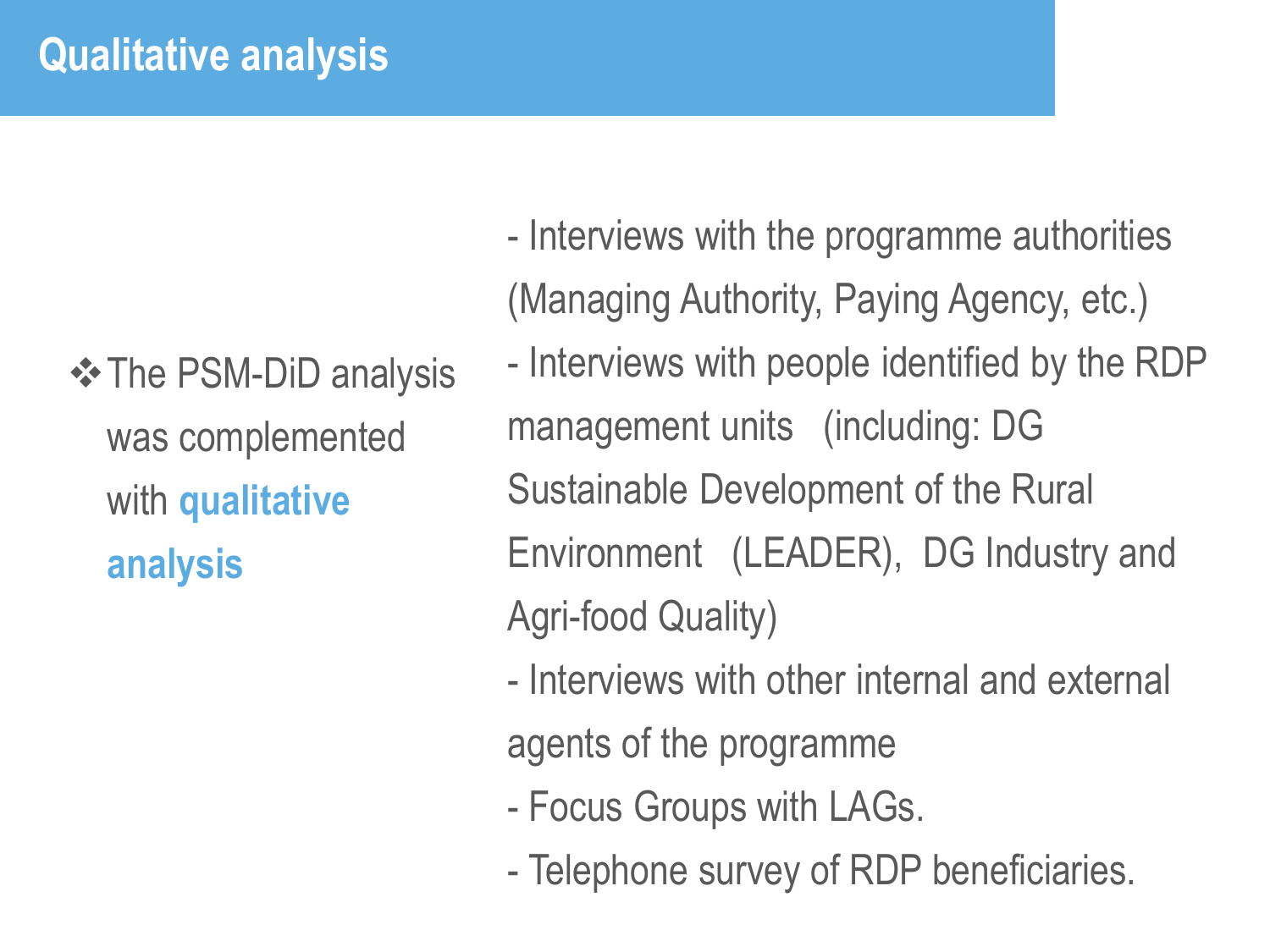## **Limitations/Recommendations**

How can we address the **lack of availability of information on companies in the sector ?**

- $\checkmark$  Include in the documentation signed by the beneficiary a consent for the use of the beneficiary's tax data within the RDP evaluation activities.
- $\checkmark$  For all measures related to economic growth and labour productivity indicators, request a similar authorisation from existing business registers, so that beneficiaries and non-beneficiaries can be treated equally.
- $\checkmark$  Encourage a fluid relationship with the corresponding Finance Departments -> It would be highly recommended that agreements be established and solid before the start of the calculation.



All this could **improve the quality of the PSM model** by testing additional variables that have not been accessed.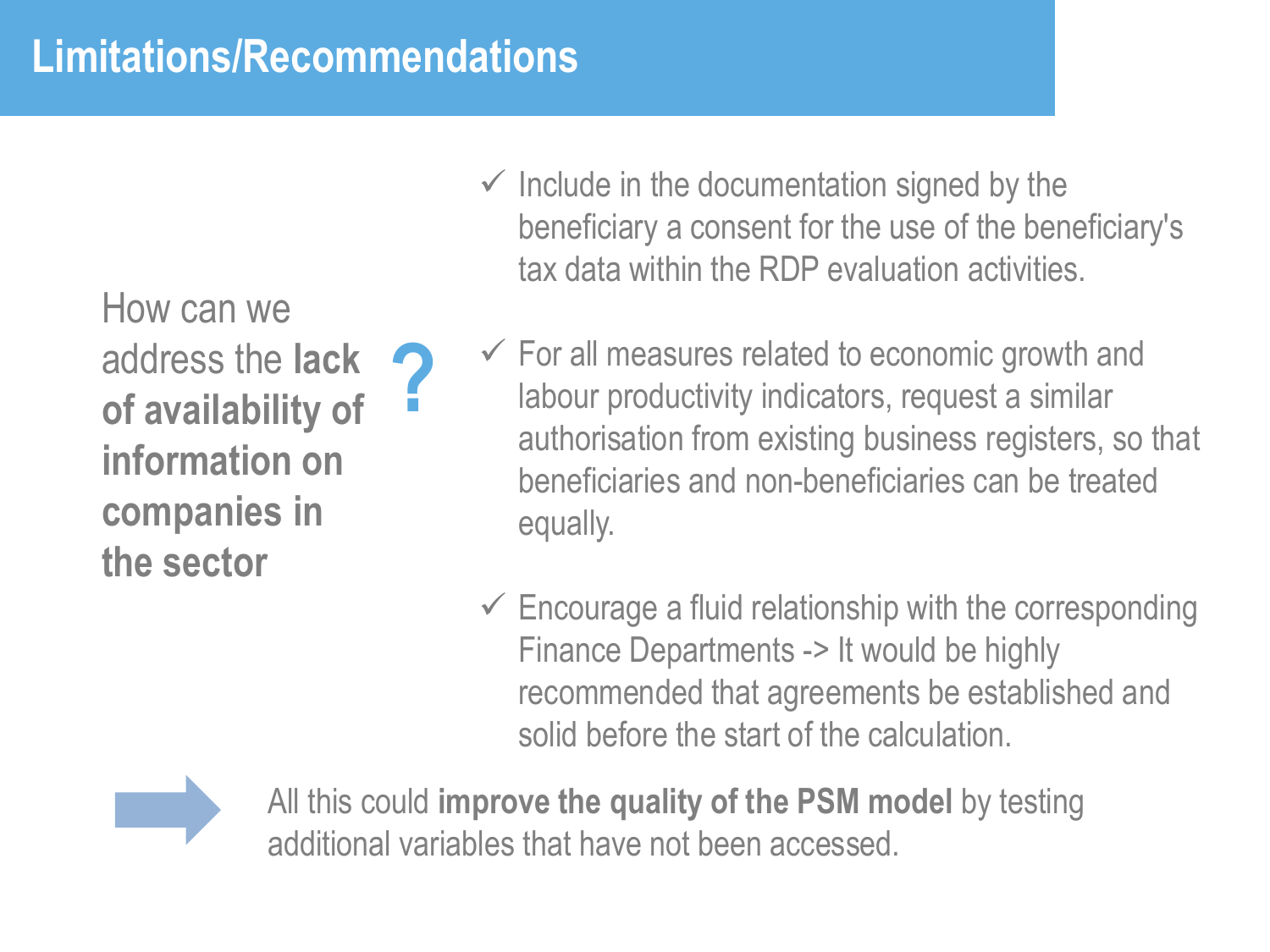## **Limitations/Recommendations**

- ❖ The **sample analysed is not representative of the entire agroindustrial sector** in Andalusia:
- Under-representation of small and mediumsized enterprises and cooperatives
- Only the strongest companies have been able to carry out the projects supported (large scale of the investments + context of economic crisis)

The impact of the RDP support on other companies of a smaller economic dimension must have been of a **lesser magnitude**.

- Small % of the total number of beneficiary companies.
- The companies included in the database are not selected based on their participation in the rural development programme.
- ❖ **Indicative results**: the impact cannot be generalised to all companies in the agro-food sector in Andalusia.
- ❖ **Time frame of the analysis**: the last year available is 2014. However, the effects derived from these investments take years to develop.
- ❖ Although it has not been possible to calculate it, the programme is potentially responsible not only for the growth of the indicators analysed, but also for the **maintenance of some of these figures** (important given the context of the economic crisis).